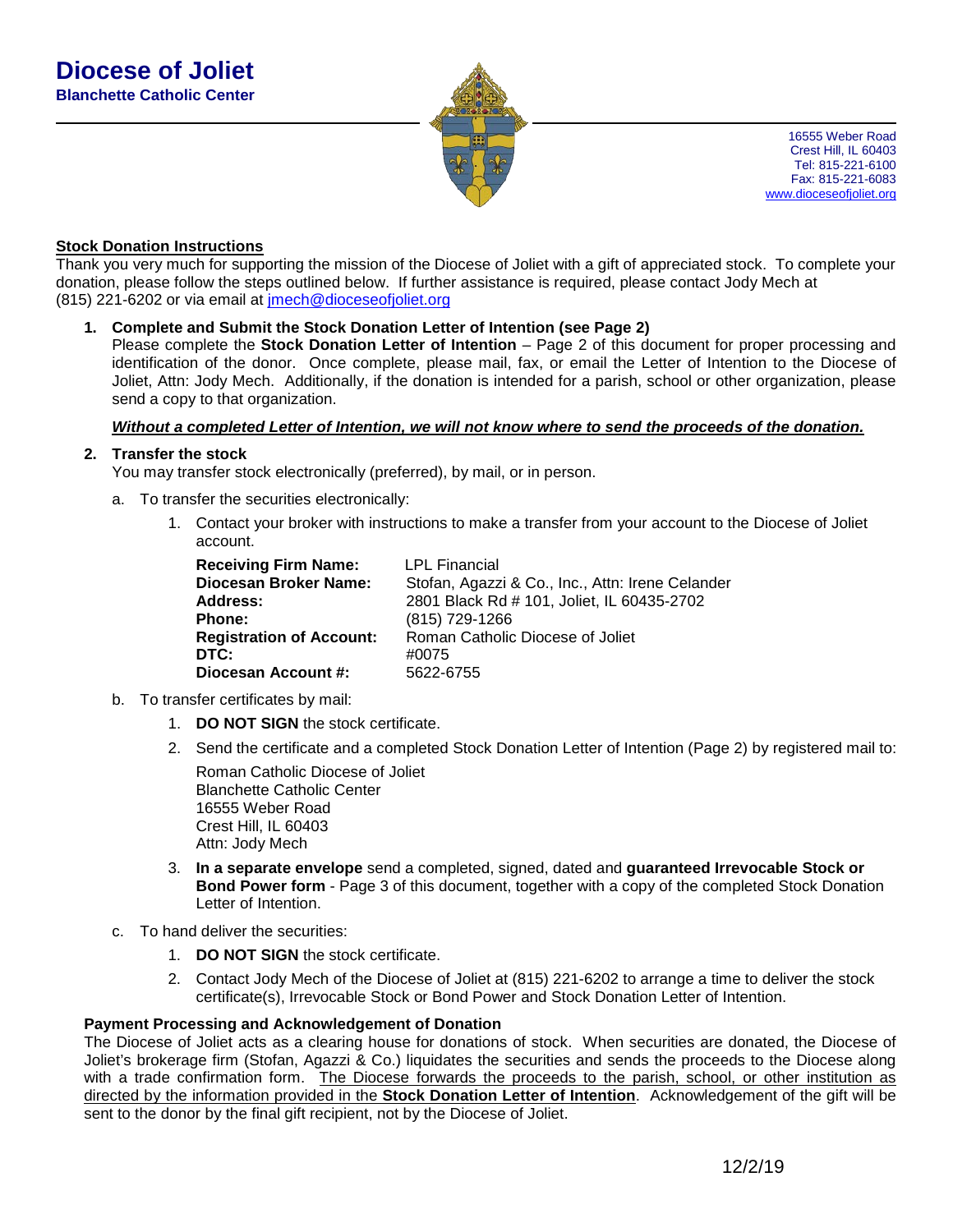

16555 Weber Road Crest Hill, IL 60403 Tel: 815-221-6100 Fax: 815-221-6083 [www.dioceseofjoliet.org](http://www.dioceseofjoliet.org/)

# **STOCK DONATION LETTER OF INTENTION**

*Please complete this form for all stock donations and forward to the diocese via email to* [jmech@dioceseofjoliet.org](mailto:jmech@dioceseofjoliet.org)*. You may also submit this form by mail to:*

Roman Catholic Diocese of Joliet Blanchette Catholic Center 16555 Weber Road Crest Hill, IL 60403 Attn: Jody Mech

### **AND PLEASE ALSO FORWARD TO:**

Parish, School or other Institution for which the donation is intended (if other than the Diocese of Joliet).

## **Donor Information:**

|                                                                                                                                                                                                                                               | Donor Address: Note that the contract of the contract of the contract of the contract of the contract of the contract of the contract of the contract of the contract of the contract of the contract of the contract of the c |  |
|-----------------------------------------------------------------------------------------------------------------------------------------------------------------------------------------------------------------------------------------------|--------------------------------------------------------------------------------------------------------------------------------------------------------------------------------------------------------------------------------|--|
|                                                                                                                                                                                                                                               |                                                                                                                                                                                                                                |  |
|                                                                                                                                                                                                                                               |                                                                                                                                                                                                                                |  |
| <b>Donation Information:</b>                                                                                                                                                                                                                  |                                                                                                                                                                                                                                |  |
|                                                                                                                                                                                                                                               | Name of Stock: Name of Stock: Number of Shares: Number of Shares: Number of Shares: Number of Shares: Number of Shares: Number of Shares: Number of Shares: Number of Shares: Number of Shares: Number of Shares: Number of Sh |  |
| Intention of Gift (please check one):                                                                                                                                                                                                         |                                                                                                                                                                                                                                |  |
| Ministries Appeal (Diocese of Joliet)<br>Catholic Education Foundation (Diocese of Joliet)<br>Parish (Specify below)<br>School (Specify below)<br>Other Institution (Specify below)<br>If Parish, School or other Institution please specify: |                                                                                                                                                                                                                                |  |
| Address: Address: Address: Address: Address: Address: Address: Address: Address: Address: Address: A                                                                                                                                          |                                                                                                                                                                                                                                |  |
|                                                                                                                                                                                                                                               |                                                                                                                                                                                                                                |  |
|                                                                                                                                                                                                                                               |                                                                                                                                                                                                                                |  |
| I (we) plan to transfer the securities (please check one of the following):                                                                                                                                                                   |                                                                                                                                                                                                                                |  |
| electronically<br>by mail<br>delivered in person                                                                                                                                                                                              |                                                                                                                                                                                                                                |  |
|                                                                                                                                                                                                                                               | Date: <u>_________________________________</u>                                                                                                                                                                                 |  |
|                                                                                                                                                                                                                                               |                                                                                                                                                                                                                                |  |